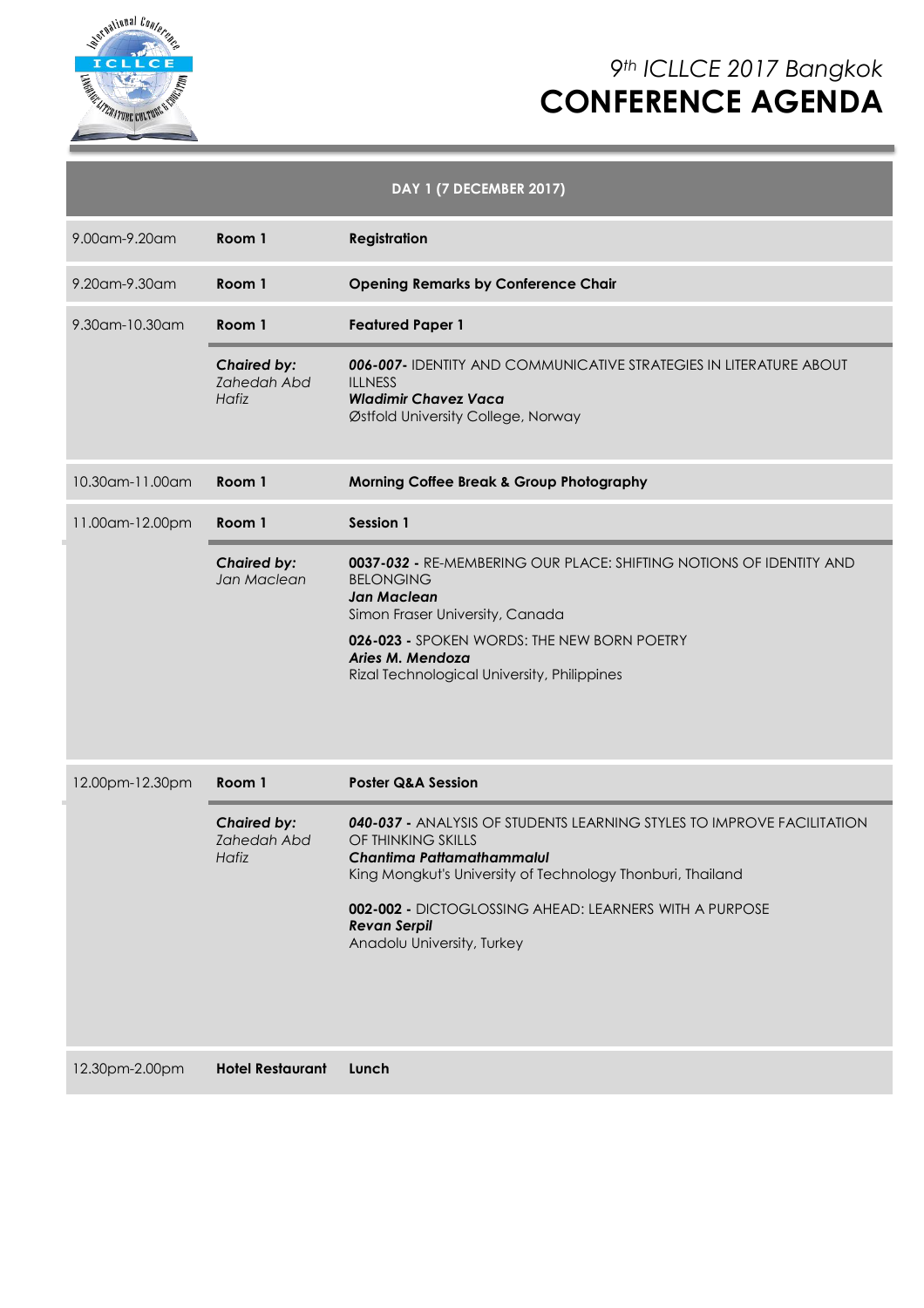

| 2.00pm-3.00pm | Room 1                              | Session 2                                                                                                                                                                                                                                                                                                               |
|---------------|-------------------------------------|-------------------------------------------------------------------------------------------------------------------------------------------------------------------------------------------------------------------------------------------------------------------------------------------------------------------------|
|               | <b>Chaired by:</b><br>Matteo Brandi | 007-008 - TEACHING EUROPEAN MEDIEVAL LITERATURE TO ASIAN STUDENT: A<br>DIDACTIC PROPOSAL FOR THE DIVINE COMEDY<br>Matteo Brandi<br>Guangdong University of Foreign Studies, China<br>028-025 - MASCULINITY IN THE 21ST CENTURY DISNEY ANIMATED FILMS<br>Jacinta B. Reyes<br>Rizal Technological University, Philippines |
|               |                                     | <b>END OF DAY 1</b>                                                                                                                                                                                                                                                                                                     |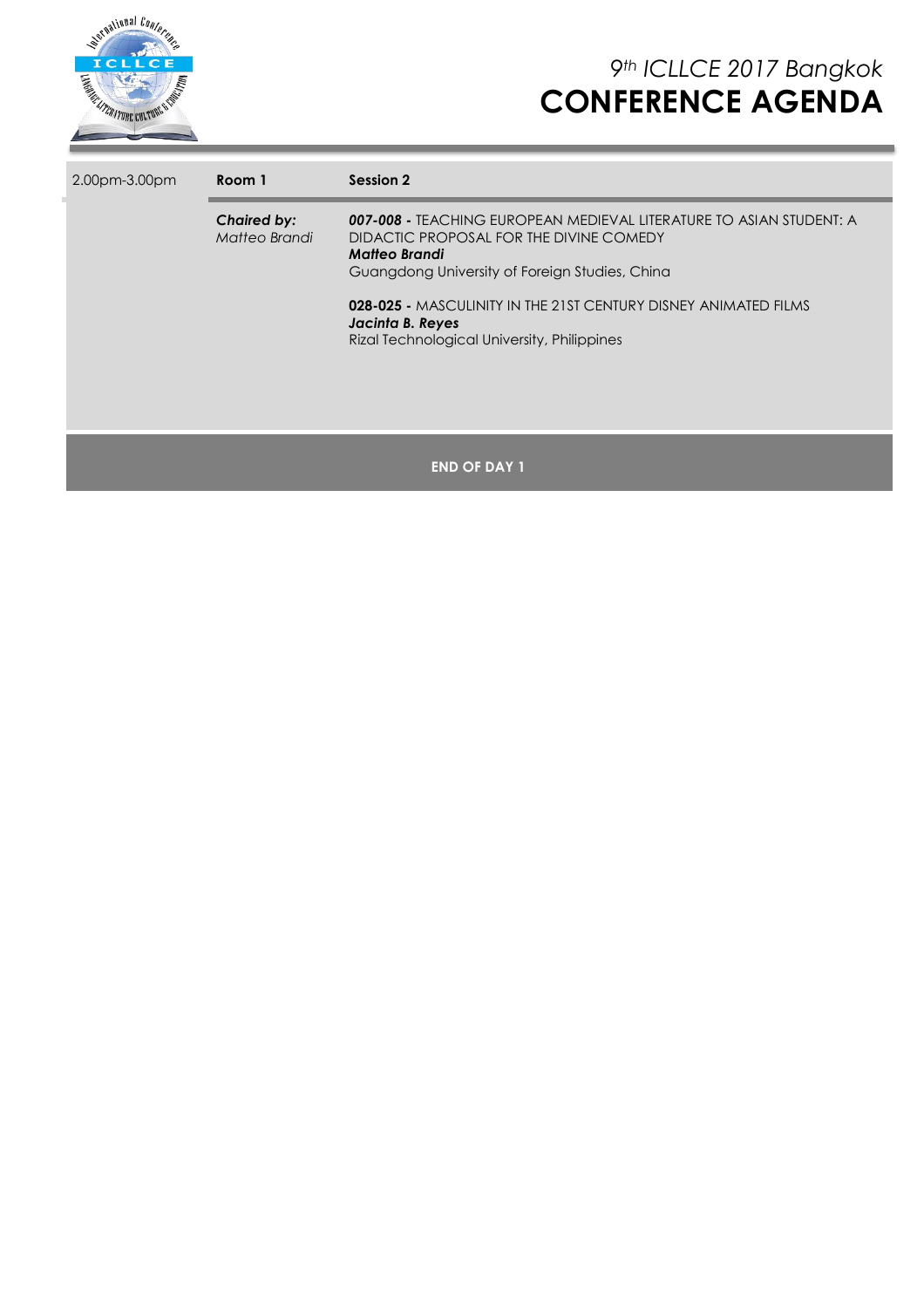

# *9th ICLLCE 2017 Bangkok* **CONFERENCE AGENDA**

| DAY 2 (8 December 2017) |                                                   |                                                                                                                                                                                                                                                                                                                         |  |  |  |
|-------------------------|---------------------------------------------------|-------------------------------------------------------------------------------------------------------------------------------------------------------------------------------------------------------------------------------------------------------------------------------------------------------------------------|--|--|--|
| 9.00am-9.30am           | Room 1                                            | <b>Registration</b>                                                                                                                                                                                                                                                                                                     |  |  |  |
| 9.30am-10.30am          | Room 1                                            | <b>Featured Paper 2</b>                                                                                                                                                                                                                                                                                                 |  |  |  |
|                         | <b>Chaired by:</b><br><b>Zahedah Abd</b><br>Hafiz | 013-021 - GREAT EXPECTATIONS: INVESTIGATING LEARNER PRECONCEPTIONS OF<br>ROLE AND GOALS IN NATIVE SPEAKER TAUGHT EFL CLASSES<br><b>Paul Hullah</b><br>Meiji Gakuin University, Japan                                                                                                                                    |  |  |  |
| 10.30am-11.00am         | Room 1                                            | <b>Morning Coffee Break</b>                                                                                                                                                                                                                                                                                             |  |  |  |
| 11.00am-12.00pm         | Room 1                                            | <b>Session 3</b>                                                                                                                                                                                                                                                                                                        |  |  |  |
|                         | <b>Chaired by:</b><br>Elisa Monteiro              | 077-061 - DEVELOPING ENGLISH SELF-STUDY PACKAGE FOR KHMER SANCTUARY<br><b>TOUR GUIDES</b><br><b>Prapaporn Sompakdee</b><br>Khon Kaen University, Thailand<br>039-034 - ENGLISH LANGUAGE TEACHING AND LEARNING IN FIVE LOCAL<br>SECONDARY SCHOOLS IN MACAU<br><b>Elisa Monteiro</b><br>University of Saint Joseph, Macau |  |  |  |
| 12.00pm-1.00pm          | Room 1                                            | Session 4                                                                                                                                                                                                                                                                                                               |  |  |  |
|                         | <b>Chaired by:</b><br>Rudy Sofyan                 | 045-039 - THEMATIC PROGRESSION IN THE TRANSLATION OF STUDENT<br><b>TRANSLATORS</b><br><b>Rudy Sofyan</b><br>Universitas Sumatera Utara, Indonesia<br>016-015 - HOW WRITING IS TAUGHT IN L2 CLASSROOMS: THE STUDENTS<br><b>PERSPECTIVE</b><br><b>Thomas Chow</b><br>Universiti Sains Malaysia                            |  |  |  |
| 1.00pm-2.00pm           | <b>Hotel Restaurant</b>                           | Lunch                                                                                                                                                                                                                                                                                                                   |  |  |  |
|                         |                                                   | <b>END OF DAY 2</b>                                                                                                                                                                                                                                                                                                     |  |  |  |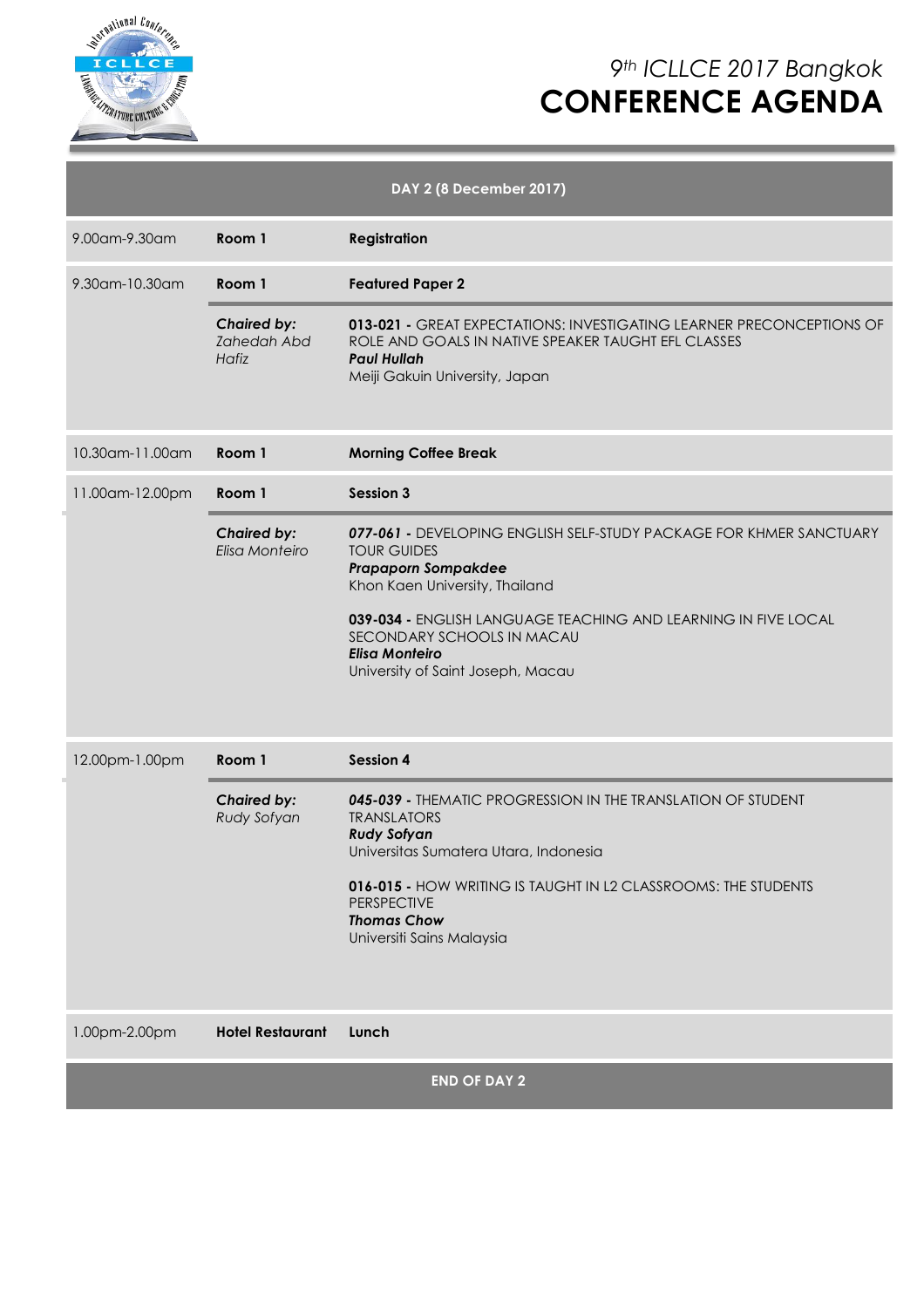

# *9th ICLLCE 2017 Bangkok* **TABLE VIEW**

### Day 1

| 9.00-9.30    | 9.30-10.30                                                                                                                                                                       |              | 11.00-12.00                                                                                                                                                      | 12.00-12.30                                                                                                                                                                                                          |       | 2.00-3.00                                                                                                                                                                                                             |
|--------------|----------------------------------------------------------------------------------------------------------------------------------------------------------------------------------|--------------|------------------------------------------------------------------------------------------------------------------------------------------------------------------|----------------------------------------------------------------------------------------------------------------------------------------------------------------------------------------------------------------------|-------|-----------------------------------------------------------------------------------------------------------------------------------------------------------------------------------------------------------------------|
| Registration | <b>Featured Paper 1</b>                                                                                                                                                          |              | Session 1                                                                                                                                                        | Poster Q&A                                                                                                                                                                                                           |       | Session 2                                                                                                                                                                                                             |
|              | <b>006-007- IDENTITY AND</b><br><b>COMMUNICATIVE</b><br>STRATEGIES IN LITERATURE<br><b>ABOUT ILLNESS</b><br><b>Wladimir Chavez Vaca</b><br>Østfold University College,<br>Norway |              | 0037-032 - RE-MEMBERING<br><b>OUR PLACE: SHIFTING</b><br>NOTIONS OF IDENTITY AND<br><b>BELONGING</b><br><b>Jan Maclean</b><br>Simon Fraser University,<br>Canada | 040-037 - Analysis of<br>Students Learning Styles to<br>Improve Facilitation of<br><b>Thinking Skills</b><br>Chantima<br>Pattamathammalul<br>King Mongkut's University of<br>Technology Thonburi,<br><b>Thailand</b> |       | <b>007-008 - TEACHING</b><br>EUROPEAN MEDIEVAL<br>LITERATURE TO ASIAN<br>STUDENT: A DIDACTIC<br>PROPOSAL FOR THE DIVINE<br><b>COMEDY</b><br><b>Matteo Brandi</b><br>Guangdong University of<br>Foreign Studies, China |
|              |                                                                                                                                                                                  | <b>Break</b> | <b>026-023 - SPOKEN WORDS:</b><br>THE NEW BORN POETRY<br>Aries M. Mendoza<br>Rizal Technological<br>University, Philippines                                      | 002-002 - DICTOGLOSSING<br>AHEAD: LEARNERS WITH A<br><b>PURPOSE</b><br><b>Revan Serpil</b><br>Anadolu University, Turkey                                                                                             | Lunch | 028-025 - MASCULINITY IN<br>THE 21ST CENTURY DISNEY<br><b>ANIMATED FILMS</b><br>Jacinta B. Reyes<br><b>Rizal Technological</b><br>University, Philippines                                                             |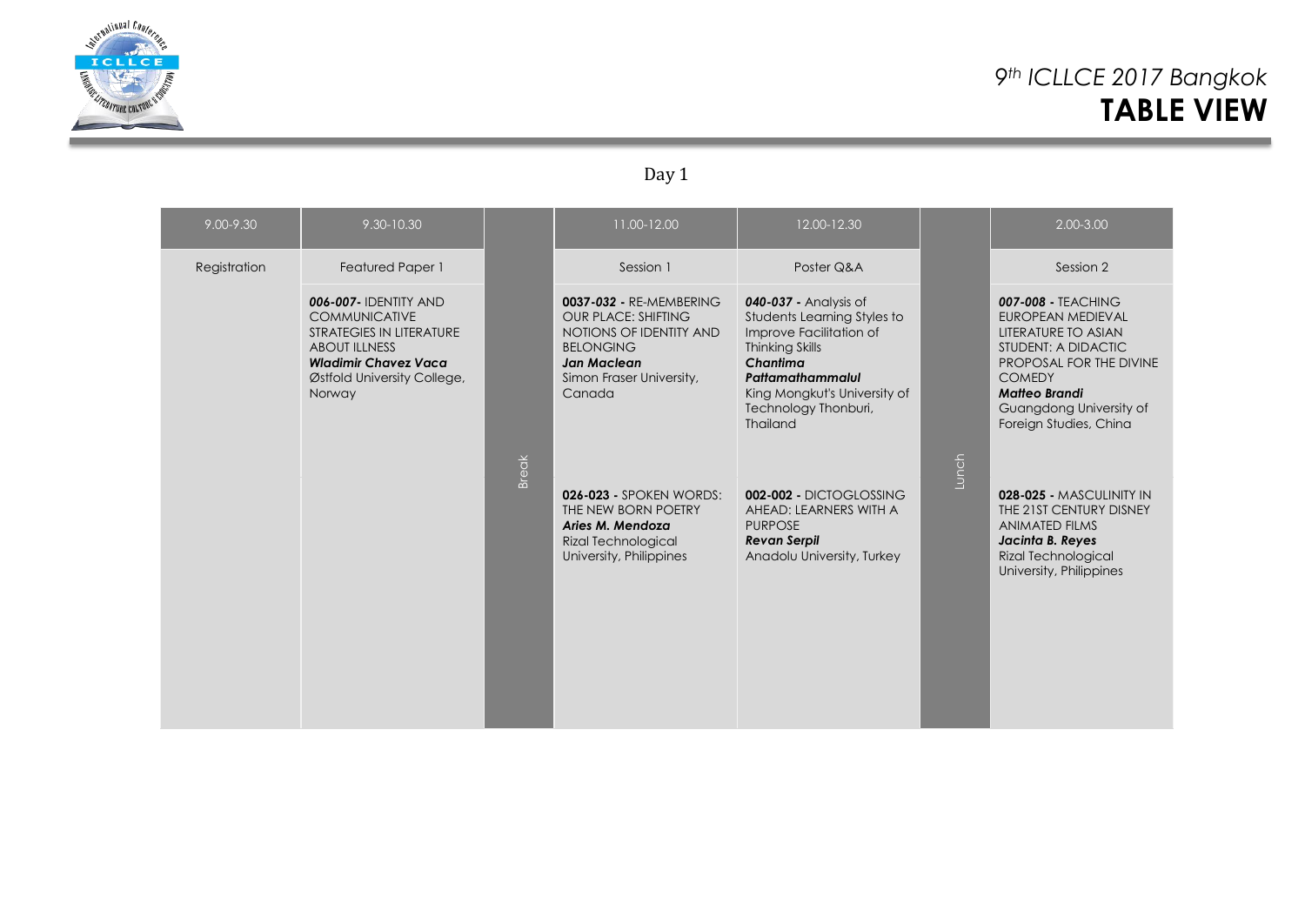

# *9th ICLLCE 2017 Bangkok* **TABLE VIEW**

### Day 2

| 9.00-9.30    | 9.30-10.30                                                                                                                                                                                                                         |              | 11.00-12.00                                                                                                                                                                                 | 12.00-1.00                                                                                                                                                          |       |
|--------------|------------------------------------------------------------------------------------------------------------------------------------------------------------------------------------------------------------------------------------|--------------|---------------------------------------------------------------------------------------------------------------------------------------------------------------------------------------------|---------------------------------------------------------------------------------------------------------------------------------------------------------------------|-------|
| Registration | Featured Paper 2                                                                                                                                                                                                                   | <b>Break</b> | Session 3                                                                                                                                                                                   | Session 4                                                                                                                                                           | Lunch |
|              | 013-021 - GREAT<br><b>EXPECTATIONS:</b><br><b>INVESTIGATING LEARNER</b><br>PRECONCEPTIONS OF ROLE<br>AND GOALS IN NATIVE<br><b>SPEAKER TAUGHT EFL</b><br><b>CLASSES</b><br><b>Paul Hullah</b><br>Meiji Gakuin University,<br>Japan |              | 077-061 - DEVELOPING<br><b>ENGLISH SELF-STUDY</b><br><b>PACKAGE FOR KHMER</b><br><b>SANCTUARY TOUR GUIDES</b><br><b>Prapaporn Sompakdee</b><br>Khon Kaen University,<br>Thailand            | $045-039$ - THEMATIC<br>PROGRESSION IN THE<br><b>TRANSLATION OF STUDENT</b><br><b>TRANSLATORS</b><br><b>Rudy Sofyan</b><br>Universitas Sumatera Utara,<br>Indonesia |       |
|              |                                                                                                                                                                                                                                    |              | 039-034 - ENGLISH<br><b>LANGUAGE TEACHING</b><br>AND LEARNING IN FIVE<br><b>LOCAL SECONDARY</b><br><b>SCHOOLS IN MACAU</b><br><b>Elisa Monteiro</b><br>University of Saint Joseph,<br>Macau | <b>016-015 - HOW WRITING IS</b><br><b>TAUGHT IN L2</b><br>CLASSROOMS: THE<br>STUDENTS PERSPECTIVE<br><b>Thomas Chow</b><br>Universiti Sains Malaysia                |       |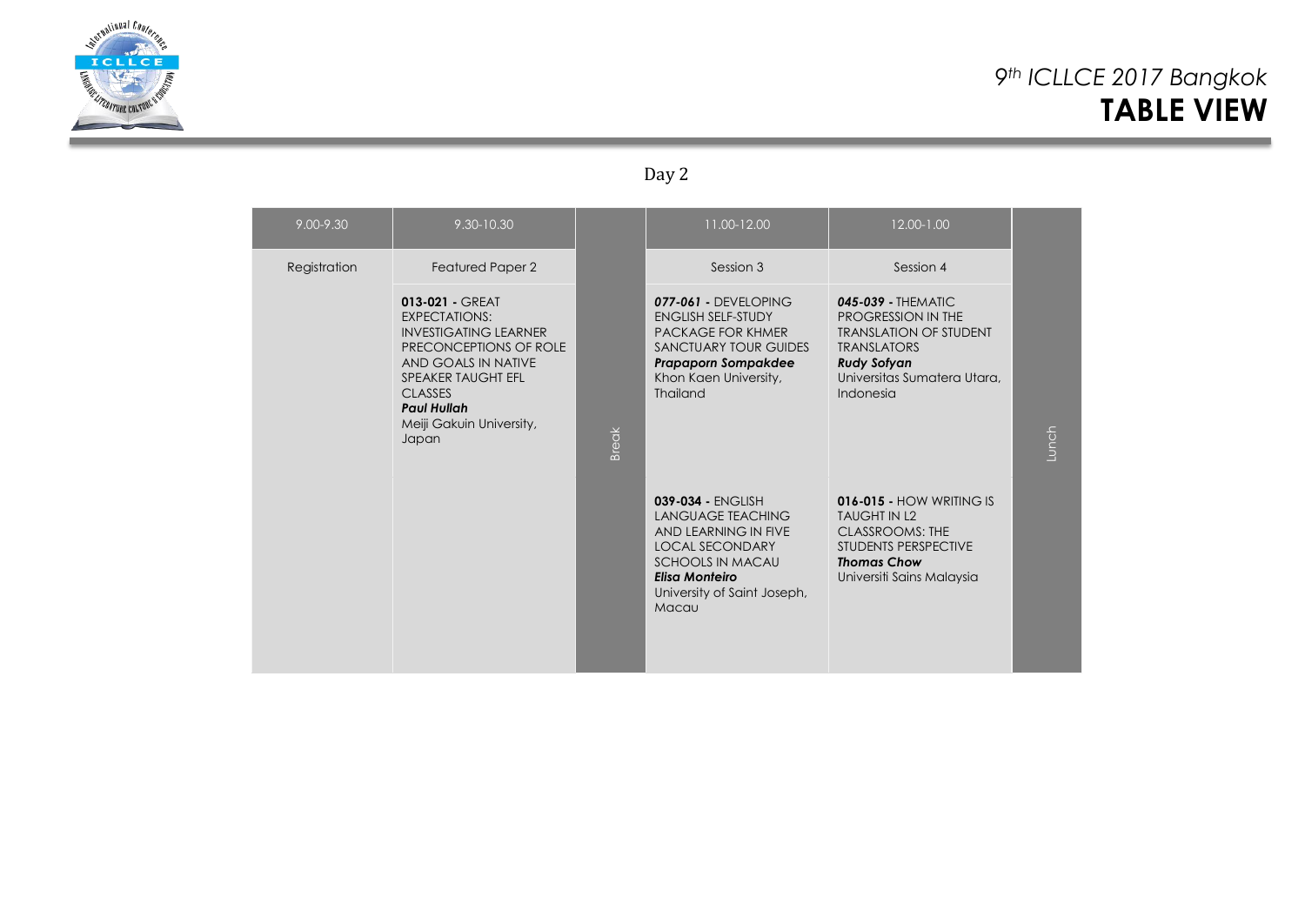

# *9th ICLLCE 2017 Bangkok* **GENERAL INFORMATION**

**1.** 9<sup>th</sup> ICLLCE 2017 will be held on 7-8 December 2017 at the following venue:

**Novotel Bangkok Platinum Pratunam** 20 Petchaburi Road Ratchathewi Ratchathewi, Bangkok 10400, Thailand Tel: (+66)2 209 1700

### **2. Collection of Conference Kits**

- The registration desk will commence operations at 9.00am on both days of the event. Participants may choose any of these days to register and collect their conference kits.
- The conference kit (including ID tags, certificates and proceedings CD-ROM) may only be collected if full payment has been made.
- Participants who have registered under the student category may be asked to show their original Student ID cards before collecting their conference kits.
- Participants are encouraged to inform the secretariat in advance if they are planning to skip any of the days or parts of the event. This is to ensure that all resources are being allocated optimally and to avoid wastage of food.

#### **3. Oral Presentation Sessions**

- Papers must be presented in the sequence shown in the schedule above without any breaks in between.
- Each presenter will be allocated 30 minutes for to present a paper.
- At least 10 minutes out of this time must be allocated for Q&A and/or discussion with the audience, preferably at the end of the presentation.
- Featured papers will be given another 5 minutes in addition to the initial 30 minutes. Presenters will be informed via email if their respective papers have been selected.
- Any swapping of slots, even if mutually agreed between presenters, must be approved by the secretariat.

#### **4. Poster Presentation Sessions**

- All posters will be displayed at a designated section in the vicinity of the conference halls.
- Posters must be handed to the secretariat for display no later than 9.30am on  $8<sup>th</sup>$  December.
- Presenters who opted for the poster method are responsible in ensuring that the posters meet the event requirements. Please visit the conference website for poster dimensions.
- A viewing and Q&A session will be held in Room 1 at 12.00pm on  $8^{\text{th}}$  December.

### **5. Coffee Breaks and Lunch**

- All refreshments will be served outside the conference hall during the break times shown in the schedule.
- Lunch will be served at the hotel restaurant. Participants are required to display their conference identification tags in order to be seated.
- Meals are strictly for registered participants only. Additional seats at the restaurant (e.g. for spouses or friends) can be booked separately. Please contact the secretariat before 4 December 2017 to book additional seats.